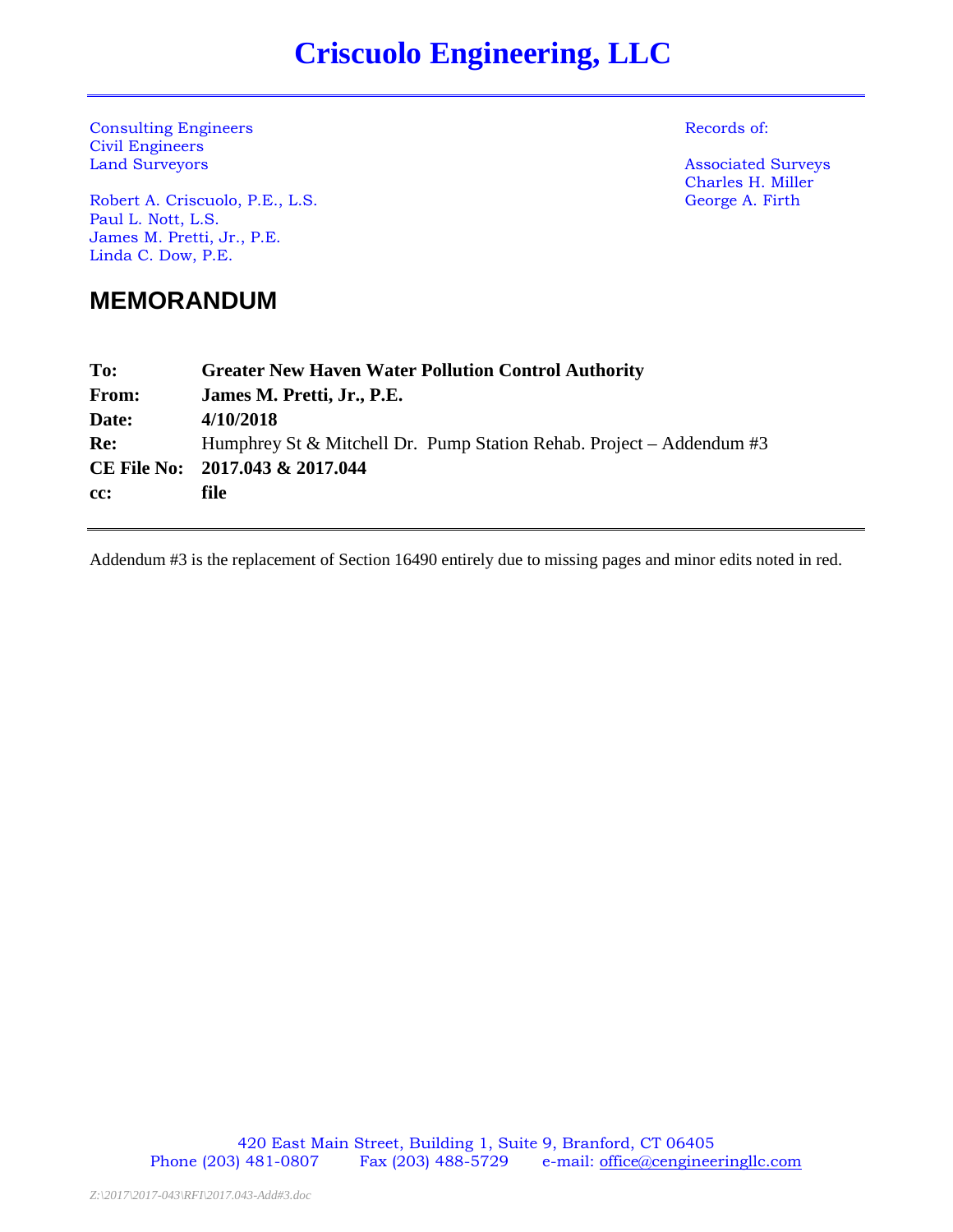# **SECTION 16490**

# **PROCESS INSTRUMENTATION AND CONTROL**

# PART 1 – GENERAL

# 1.01. WORK INCLUDED

The work covered under this section of the specifications includes the furnishing and installing of all instrumentation and control hereinafter specified to perform the intended function at both the Humphrey Street Pump Station and Mitchell Drive Pump Station. The new lift station control panels shall be integrated with the new telemetry/SCADA system (supplied by owner) by the OWNER'S Instrumentation and Control Integrator with the assistance of the Contractor on site and provide the OWNER with graphical interface, monitoring and control as well as provide records of appropriate system transactions.

#### 1.02 RELATED WORK

- A. Section 11310 Wastewater Pumping System
- B. Section 13420 Instrumentation
- C. Refer to Division 16, Electrical for wiring standards and practices.

#### 1.03 REFERENCES

The Pump Control Panels described in this specification are designed and manufactured according to latest revision of the following standards:

- 1. NFPA 70 National Electrical Code
- 2. CE Compliant
- 3. UL 1449 3rd Edition
- 4. UL 1283 Listed
- 5. NEMA LS1 Compliance

# 1.04 SUBMITTAL DRAWINGS

A. Descriptive literature and drawings for equipment and systems being furnished under this section shall be included in two submittals for the Humphrey Street Pump Station and two submittals for the Mitchell Drive Pump Station as a maximum. If two submittals are made, the first shall include all primary devices, transmitters, sensors, and field mounted equipment. The second submittal will include the balance of the submittal required. The submittal shall include as a minimum, equipment specifications, dimensional drawings, flow and other calculations, schematic drawings of each and every system within the complete offering, and such other information requested by the Engineer or considered necessary to the proper installation of the equipment. Furnish submittals in a Bound Booklet Form 8.5" X 11". No sheets shall be larger than 8.5" X 11". Foldout larger sheets will not be acceptable. This submittal shall include coordinated information and drawings for all items that the Single Source System Supplier is required to furnish under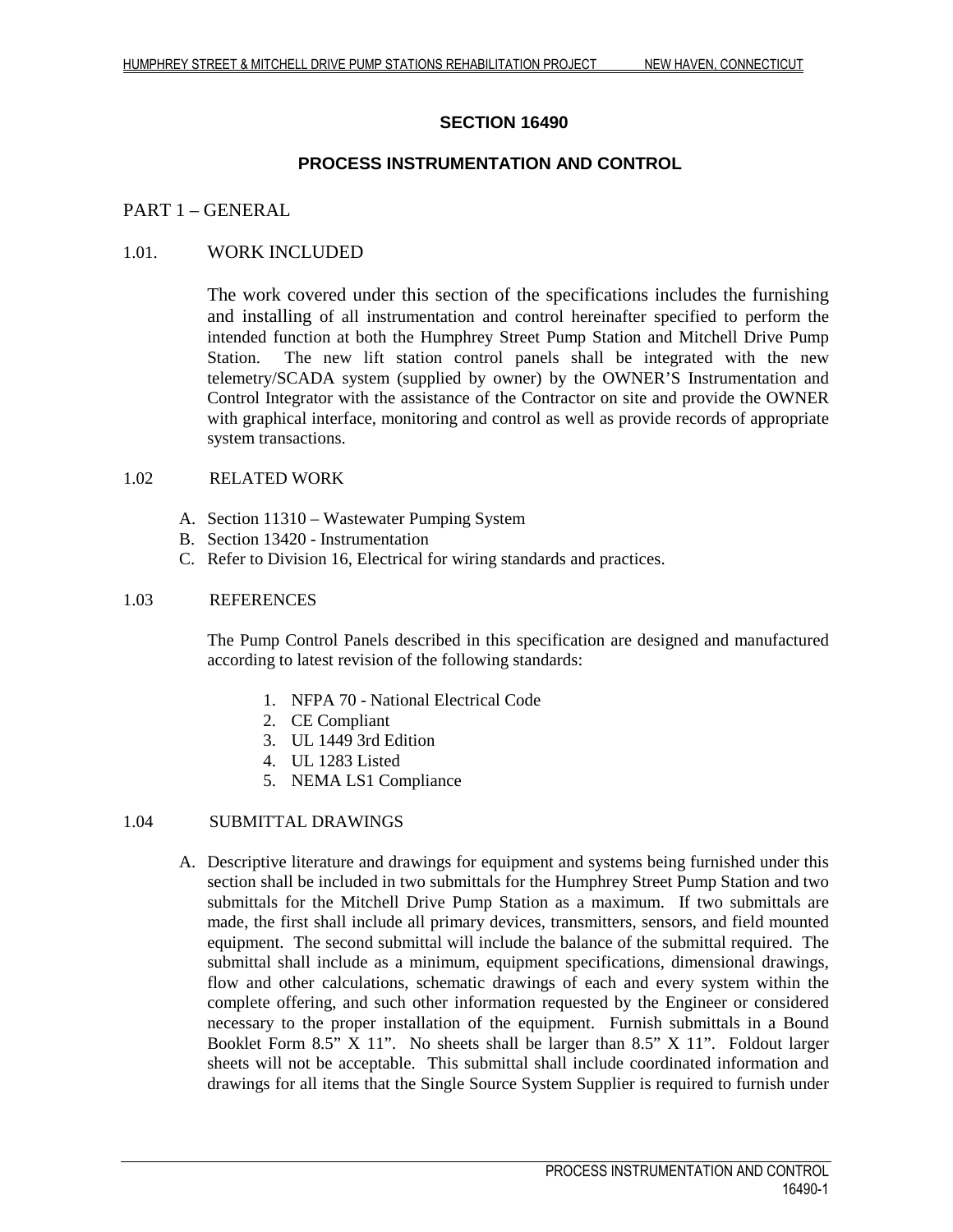this section of the specifications, all in one integrated and coordinated manual. Each item of a submittal shall carry the appropriate title and be indexed against the appropriate specification item.

B. A quantity of four (4) sets of submittals shall be furnished for the Engineer's approval.

#### 1.04 INSTRUCTION MANUALS

Prior to 65% of the value of job completion, System Supplier shall furnish two (2) copies to the Engineer of all descriptive matter and complete system operation instruction manuals in separate indexed binders coordinated with the equipment that is furnished and installed for approval for each of the two pump stations. System Supplier shall incorporate Engineer's comments and resubmit for approval within 30 days of receipt of Engineer's comments. Once final approval is obtained, System Supplier shall furnish (4) to the Engineer for each of the two pump stations.

#### 1.06 DELIVERY AND HANDLING

The Contractor shall store both control panels warehoused in a dry location until such time as it is mounted and supplied with electrical service. The Contractor shall insure that the pump power and control cords, as well as submersible pressure level transducer and control floats, are protected from submergence until they are properly installed and sealed at both the Humphrey Street and Mitchell Drive Pump Stations.

# PART 2 – CONTROL PANEL SPECIFICATIONS (SAME FOR BOTH PUMP STATIONS)

#### 2.01 MANUFACTURER

- A. The quality-establishing brand for the control panels shall be that manufactured by Control Systems, Inc. (CSI) of Jackson, Mississippi (601) 355-8594, or approved equal.
- B. CSI products have been used as the basis for design. Other manufacturers' products of equivalent quality, dimensions and operating features may be acceptable, at the Engineer's discretion, if they comply with all requirements specified or indicated in these Contract documents.

#### 2.02 GENERAL DESCRIPTION

A. The pumps shall be controlled by a Duplex Pump Controller (DC1-2), per Component Specifications. The controller shall be capable of operating with a submersible pressure level transducer with dry contact outputs for All-Stop, Alternating Lead Start and Lag Start during normal operation. In the automatic mode, the Duplex Pump Controller shall receive stop and start commands based upon the level in the station wet well as sensed by the submersible pressure level transducer. On transducer failure the pumps shall cycle between a high level float and a low level float. The Duplex Pump Controller shall be a standard, catalogued product of a water and wastewater automation equipment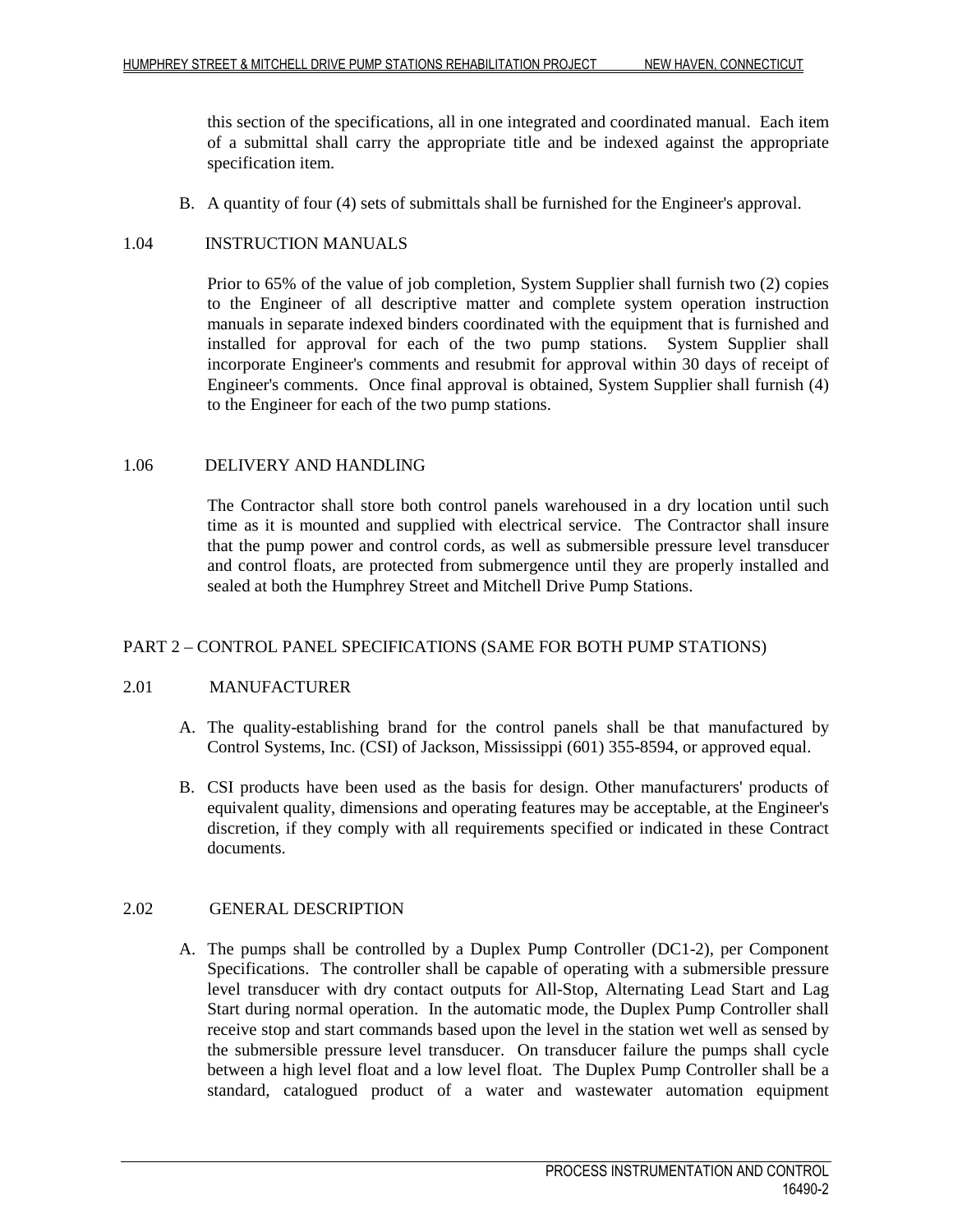manufacturer regularly engaged in the design and manufacture of such equipment for a period of at least fifteen (15) years. The duplex controller shall perform all control functions as specified in Component Specifications section. In addition, provide input indicator and test module with improper input sequence indicator and controls (FT-1), per Component Specifications. The duplex pump controller shall have the following indicators and controls for each pump:

- a. Manual-Off-Automatic selector switch
- b. Amber "Call" pilot light
- c. Green "Off" pilot light
- d. Red "Run" pilot light
- e. Red "Seal Failure" pilot light
- B. ELECTRIC SERVICE: The panel shall be designed for 120/240 Volt, three-phase, fourwire, 60 Hz power.
- C. The actual motor horsepower and incoming service entrance may differ than that shown on the drawing. In addition, provide a through the deadfront operator mounted on the deadfront door. The operator shall prevent the deadfront door from being opened while the breaker is in the "ON" position.
- D. SERVICE ENTRANCE SURGE PROTECTION DEVICE: Provide a service entrance rated Type 2, AC power distribution Surge Protection Device (SPD), per Component Specifications, designed to protect all types of loads fed from the distribution panels, branch panels and/or individual equipment panels. Units shall be UL listed and shall bear a UL label. Surge Protection Device shall be rated for 120kA per phase and 60kA per mode. Unit shall come complete with a 20 amp, 480 volt circuit breaker for disconnect means.
- E. PHASE MONITOR: Provide a service entrance Power Monitor (PM), per Component Specifications. During power monitor failure, no three phase motors shall be allowed to operate. Phase monitor shall be protected by 1 amp, 480 volt fuses on the primary side.
- F. PUMPS NO.1 & NO.2: Provide a properly sized combination circuit breaker and NEMA rated motor starter for type and size required by the servicing power company and for the motor horsepower being furnished. The actual horsepower may differ than that indicated on drawing. In addition, provide the following additional equipment and controls.
- G. MOTOR MONITOR each motor, complete with 4-20mA output (MM-1 and MM-2) and properly sized Current Transformers (CT), all per Component Specifications. The Motor Monitor shall provide a positive run signal to the duplex controller, monitor proper motor running conditions, indicate motor running time, and motor full load running amperes. In addition, motor monitor shall come complete with either high or low amperes set point for the motor. In the event of low amperes, the motor shall be failed and not be allowed to operate until the failure is acknowledged. Motor running current shall be transferred to the future telemetry equipment for SCADA use.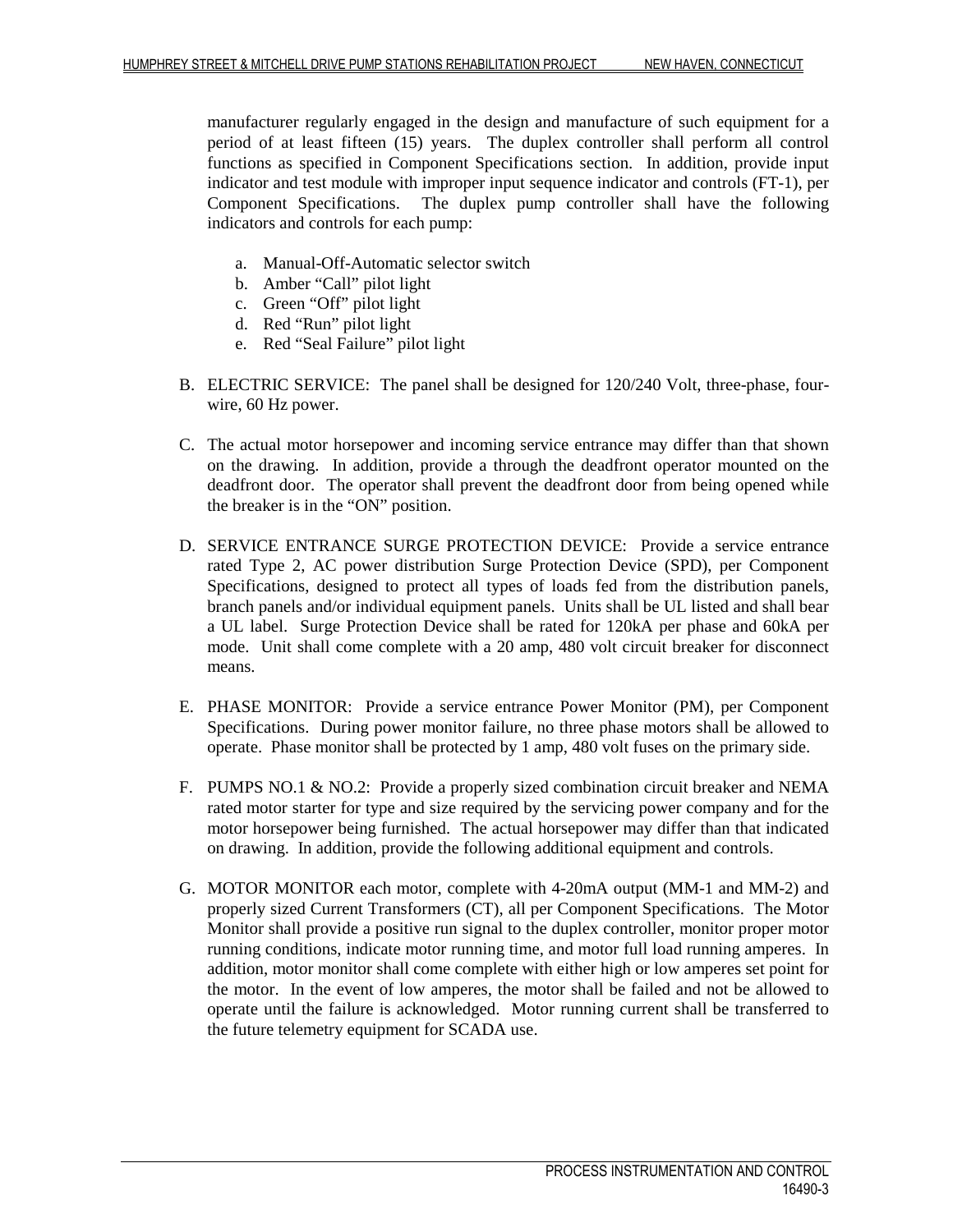- H. DUPLEX ALARM TELEMETRY OPTION: Provide an Alarm Telemetry system for the Duplex Controller (DCAT), which provides auxiliary normally open relay contact outputs for the following duplex controller alarms: auxiliary alarm, improper sequence, Motor 1 Failure, Motor 2 Failure, Motor 1 Seal Failure, Motor 2 Seal Failure, and High Level. Provide the following features for the integration with the existing SCADA system.
	- a. The control circuitry shall be solid-state and contain an integral power supply with proper surge and over-current protection.
	- b. Provide an individual Normally Open, Dry-Contact output for each alarm that has a contact rating of 5 Amps @ 120 VAC, resistive.
	- c. Provide individual LED indicators for each output relay to show when each relay is energized.
- I. CONTROL RELAYS: Provide necessary control relays (CR), per Component Specifications, to interface with each pumps running circuit. Pump running signals shall be available for the integration with the existing SCADA system use. LEVEL CONTROLS:
- J. FUTURE EQUIPMENT: Provide needed spacing on the interior dead-front for the future installation and upgrade with of a CSI MPCT6 Level Meter/Controller, and CSI LF101 Line Filter.
- K. BRANCH CIRCUIT BREAKERS: Provide the following 120 volt, single-phase branch circuit breakers, as shown on the drawings.
	- a.  $20 \text{ amp} 1 \text{ pole}$ , for Control Power and Alarm Light
	- b. 20 amp  $-1$  pole, for Future Telemetry SCADA Equipment
	- c. 20 amp 1 pole, for SCADA Receptacle
	- d. 20 amp 1 pole, for GFCI Duplex Receptacle
	- e. 20 amp 1 pole, for SPARE

# MITCHELL DRIVE ONLY ↓

- f. 20 amp 1 pole Gen. Block Heater
- g. 20 amp 1 pole Battery Charger
- L. CONTROL POWER SURGE PROTECTOR: Provide a single phase, in-line (series) 120 volt, single-phase, 20A continuous power Surge Protection Device (SPD), per Component Specifications, designed to protect all of the loads fed from the control power circuit.
- M. DUPLEX RECEPTACLE: Provide a 120V, 15 amp, duplex receptacle mounted on the backplate of the control cabinet for programming and diagnostic equipment use. Receptacle shall come complete with handy box.
- N. GROUND FAULT INTERRUPTER RECEPTACLE: Provide a 120 Volt, 15 amp, Duplex GFCI Receptacle mounted on the inside of enclosure for electrical hand tool use.
- O. INTRUTION ALARM SWITCH: To be connected into SCADA panel.

# 2.03 CONSTRUCTION

A. Control cabinet shall be constructed of a minimum 14 gauge, type 304 stainless steel. Seams shall be continuously welded and ground smooth. Provide a seamless foam-inplace gasket to assure water tight and dust tight seal. Provide a rolled lip around three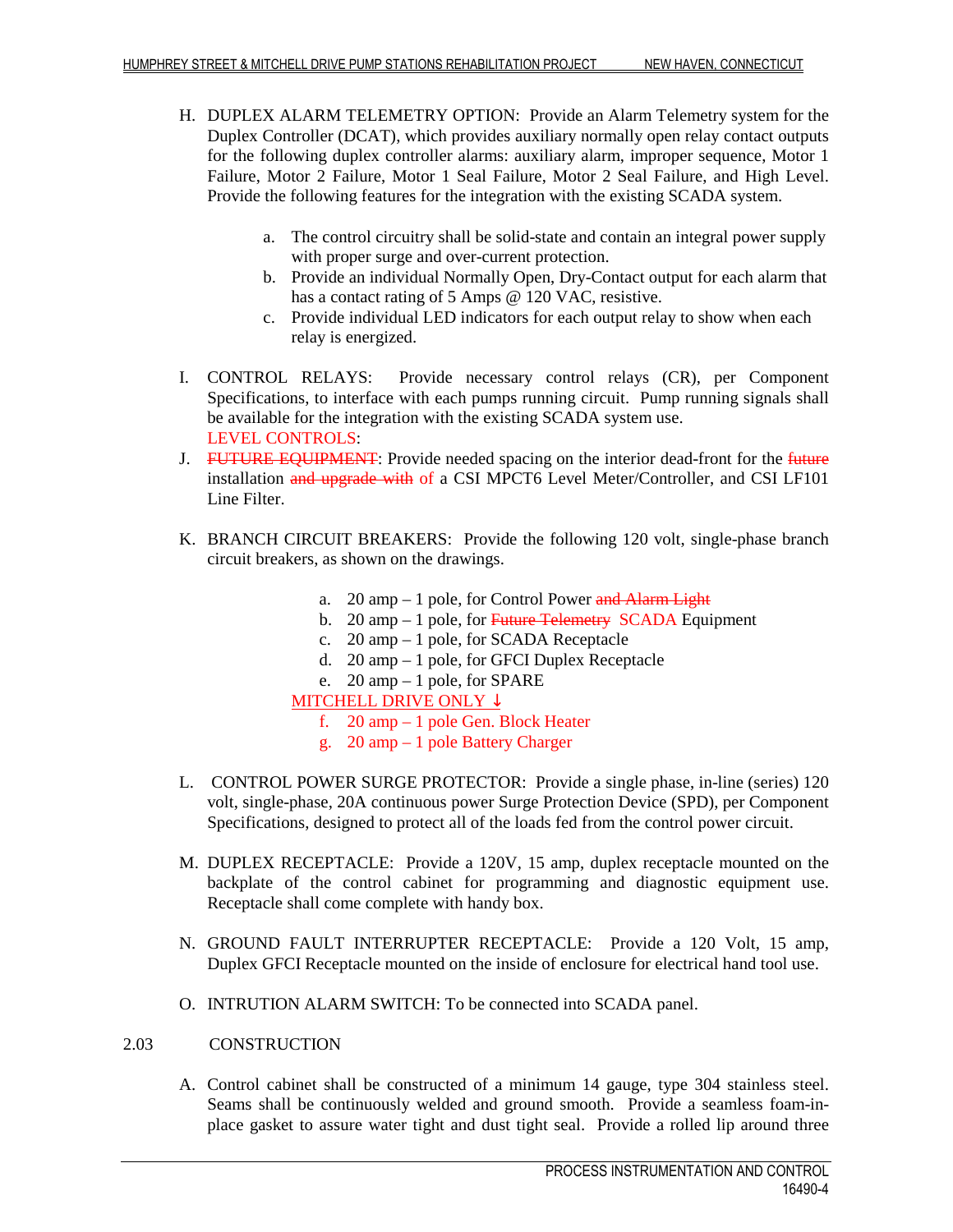sides of door and all sides of enclosure opening to exclude liquids and contaminants. Provide an internal 3-point latch and type 316L stainless steel padlocking powerglide handle to assure security and a water-tight seal while still allowing convenient access. Exterior door(s) shall be removable by pulling a stainless steel continuous hinge pin. Enclosure shall have a #4 brushed finish. Enclosure shall be rated NEMA 4X and be manufactured by Hoffman, Stahlin, or approved equal.

- B. Power and control wires shall be stranded copper type MTW. All wiring shall be in covered plastic wireway.
- C. All points necessary for external connection in the control panel whether power or control shall be wired to a terminal strip located at the top or bottom of the enclosure as directed by the engineer. The terminal strip shall be permanently marked with the same designation as the wire connected to it.
- D. Power and control wires shall be marked at both ends using self-adhering wire markers. No two wires having different functions within each control cabinet shall have the same markings.
- E. All circuit breakers, starters, and other control devices mounted within the control cabinet shall be labeled for identification both within the panel and on the wiring schematic with corresponding designations.
- F. Control power shall be 120 Volts and shall be protected by the correctly sized circuit breaker. If required, provide a properly sized control power transformer with primary over current protection.
- G. Each starter shall be provided with overload protection in all three phases and each individual starter shall have phase failure protection.
- H. All selector switches, indicators, and pilot lights shall be identified with an engraved Bakelite nameplate. All selector switches, pilot lights, and control devices shall be visible and operable from the interior deadfront panel. The deadfront panel shall be constructed of anodized aluminum and shall have a continuous aluminum hinge. An anodized aluminum deadfront shall be utilized when the control cabinet is not conducive to exposed controls or as specified on drawings.
- I. All approval drawings shall be prepared per Joint Industrial Conference (J.I.C.) standards for engineers review **prior to any fabrication** of control equipment. The Controller shall be produced by an Underwriters Laboratories, Inc. (U.L.) 508 listed shop. Proof of label availability shall be submitted with approval drawings.

# J. **Under no circumstances will a PLC type control panel be considered equal or acceptable.**

- K. The Controller manufacturer shall provide a written warranty with approval drawings covering all Control materials and parts furnished for a period ending one year after final acceptance of the project. This warranty shall cover all material replacement, all labor, and all travel expenses.
- L. The Controller manufacturer representative shall show satisfactory evidence that he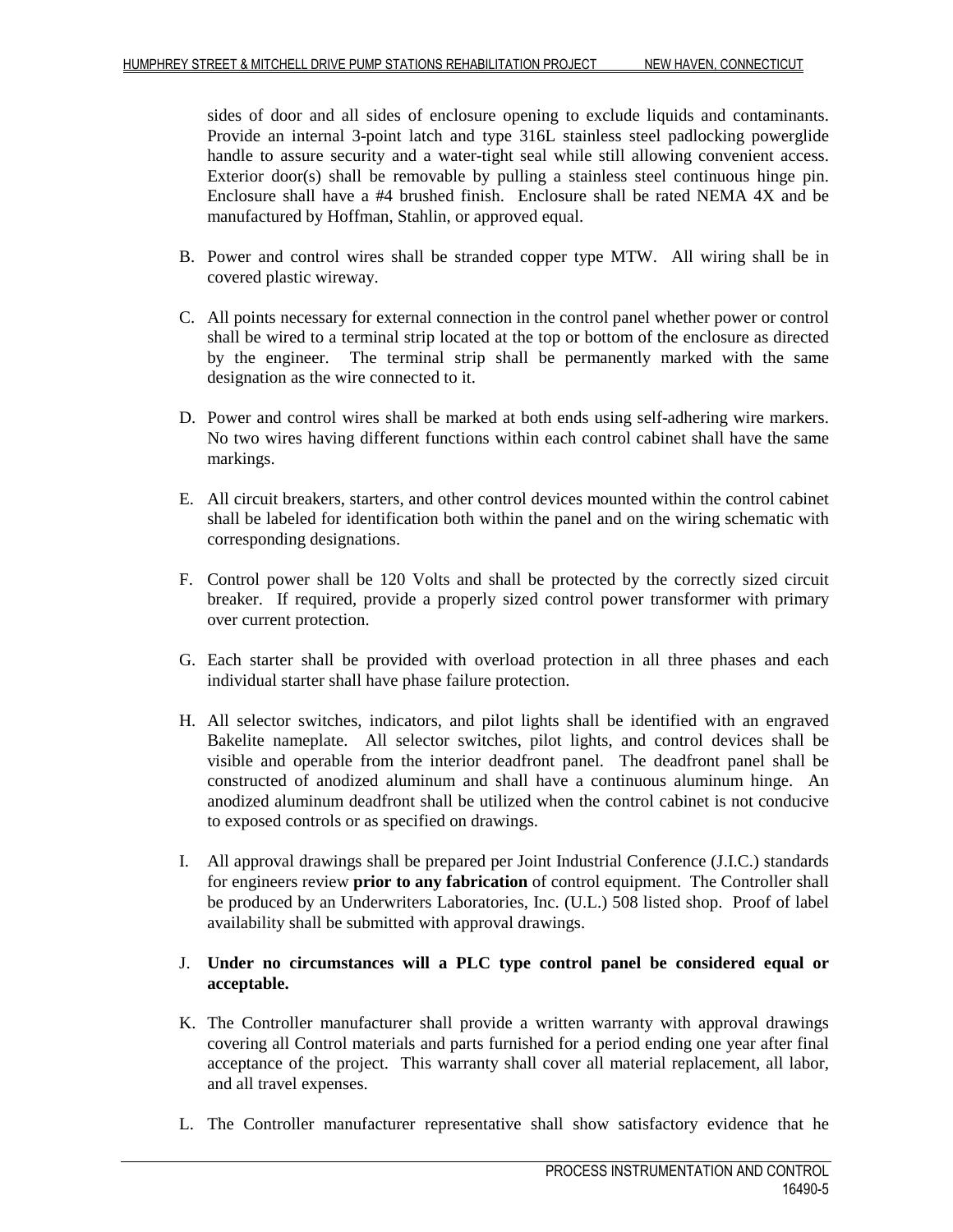maintains a fully equipped factory organization capable of furnishing adequate service for the equipment furnished, including replacement parts within a 75-mile radius of the job site. Suppliers employing outside organizations for "ON CALL" service shall not be considered.

- M. Controller manufacturer representative shall have a service department capable to respond in emergency condition twenty-four / seven and three-hundred sixty-five days a year (24/7/365).
- N. The quality-establishing brand for the control panels shall be that manufactured by Control Systems, Inc. of Jackson, Mississippi.

#### 2.04 COMPONENT SPECIFICATIONS

- A. SERVICE ENTRANCE SURGE PROTECTION DEVICE (SPD): The SPD shall be mounted in the control panel adjacent to the Main Breaker. The TVSS is connected to the main bus in the panel with conductors of size and of no greater length than indicated in the Surge Protection Device manufacturer's installation instructions. SPD shall be a Type 2 device ideal for distribution panels, branch panels and critical loads.
	- 1. SPD shall provide transient voltage surge suppression and electrical high frequency noise filtering. Unit is designed for parallel connection to the main bus. SPD unit uses selenium cells and metal oxide varistors to achieve its performance. Products using gas tubes, spark gaps, silicon avalanche diodes or other components, which under failed conditions would cause system failure, are not acceptable.
	- 2. Manufacturer qualifications: The product of a manufacturer engaged in the commercial design and manufacture of the type of product described herein for a minimum five (5) years.
	- 3. Standards: Product complies with the requirements of the following:
		- a. CE Compliant
		- b. UL 1449  $3<sup>rd</sup>$  Edition
		- c. UL 1283 Listed
		- d. NEMA LS1 Compliance
	- 4. Operating Voltage: 120/240 volts, 3-phase, 4-wire + ground
	- 5. Maximum Continuous Operating Voltage (MCOV): greater than 115 percent of nominal voltage for all products. All suppression filter systems comply with NEMA LS 1.
	- 6. Frequency: Operating frequency range of 47 64 Hertz.
	- 7. Protection Modes: all phases phase to ground; all phases phase to neutral; all phases – phase to phase; and neutral to ground.
	- 8. Rated Single Pulse Surge Current Capacity: at rated voltage, no less than:

120,000 A Line to Line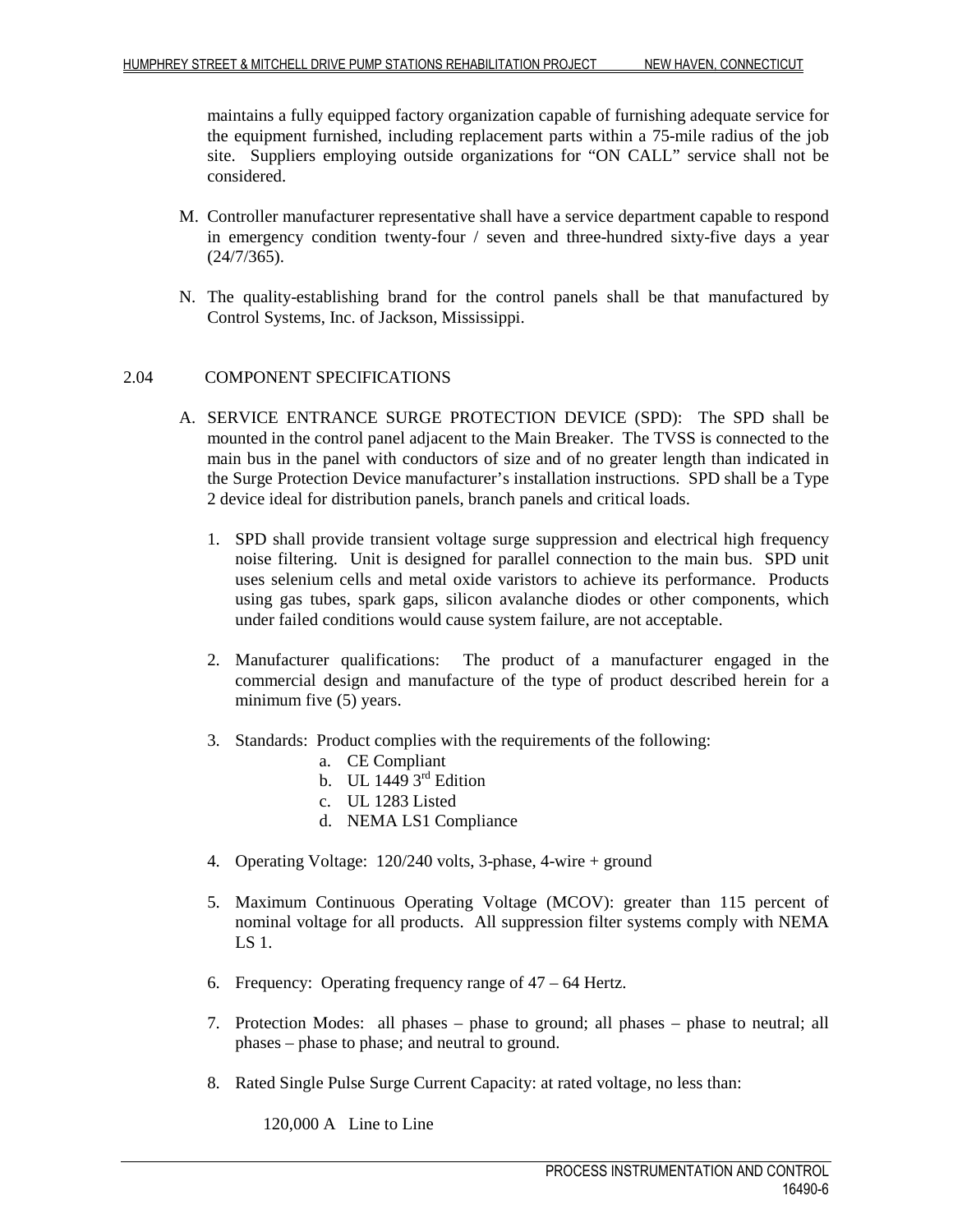60,000 A Line to Neutral 60,000 A Line to Ground 60,000 A Neutral to Ground

- 9. Tested Single Pulse Surge Current Capacity: Filter system is designed to withstand a single pulse surge current up to 150 percent of the design rating and tested at an independent test laboratory. In the absence of testing facilities capable of such testing, testing of individual components or sub-assemblies within a mode is accepted by ANSI C62.41-1991; the testing includes a Category C1 surge test followed by a second Category C1 test. The test results demonstrate the unit does not degrade by more than 10 percent from the initial test.
- 10. Clamping Voltage: Suppression filter system clamping voltages are in compliance NEMA LS1-1992.
- 11. High Frequency Filter: EMI-RFI noise rejection or attenuation values comply with test and evaluation procedures of NEMA LS1-1992.
- 12. Overcurrent Protection: Unit includes coordinated UL 489 or UL 198 listed or recognized overcurrent protection devices; if fuses are used unit incorporates nonencapsulated, field replaceable fuses.
- 13. Documentation: Provide product data including equipment manual, electrical and mechanical drawings indicated dimensions weights, mounting provisions, connection details and layout diagram, certified tests of UL1449 Listing/Clamp Voltages and NEMA LS1 compliance, certified single pulse surge current capacity testing, and minimum repetitive surge current capacity testing.
- 14. Status Indicators: Unit has long-life, solid state, externally visible status indicators that monitor the on-line status of each phase of the unit.
- 15. Warranty: 25-years Unlimited Free Replacement for service entrance Surge Protection Device.
- 16. Service entrance Surge Protection Device system shall be equal to Joslyn TK- TK-TT120-3Y240 as required for service entrance.

| TAG        | <b>SERVICE</b>                                  |
|------------|-------------------------------------------------|
| <b>SPD</b> | <b>Service Entrance Surge Protection Device</b> |

#### 2.05 PHASE FAILURE/UNBALANCE/UNDER VOLTAGE/REVERSAL RELAY:

Phase monitor shall be designed to protect 3-phase motors regardless of size and for use with  $200 - 240$  or  $425 - 485$  VAC, 50 to 60 Hz motors to prevent damage. The unit shall constantly monitor the three phase voltages to detect harmful power line conditions, caused by single phasing, low voltage, phase reversal and voltage unbalance. When a harmful condition is detected, an output relay is deactivated after a trip delay. The output relay shall reactivate after power line conditions return to an acceptable level for the specified Restart Delay. The trip delay shall prevent nuisance tripping due to rapidly fluctuating power line conditions. Phase monitor shall have the following features and functions.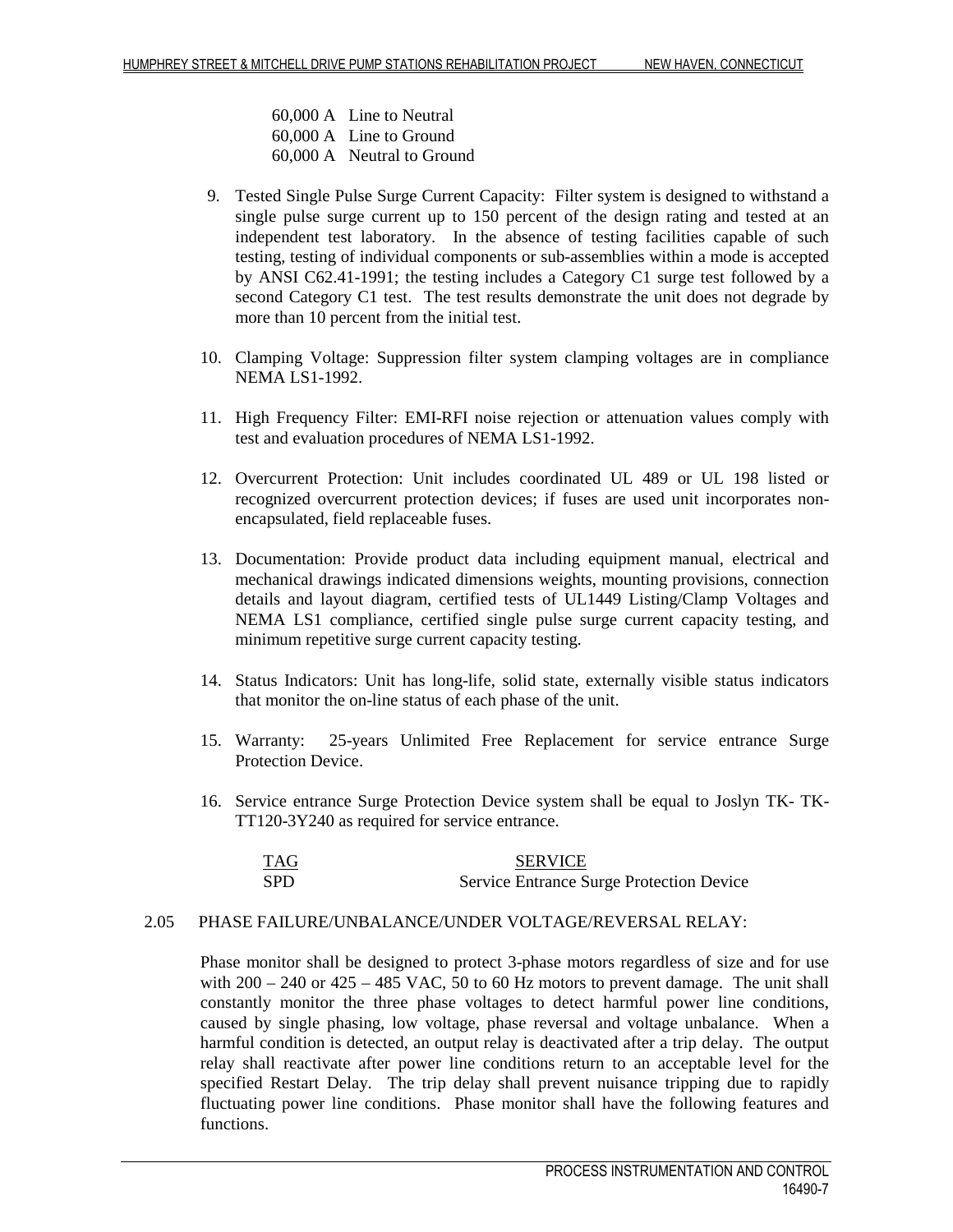A. Under Voltage: Trip: -15% of setting for 230V (-10% for 480V) Reset: -12% of setting for 230V (-8% for 480V) B. Over Voltage: Trip: -15% of setting for 230V (-10% for 480V) Reset: -12% of setting for 230V (-8% for 480V) C. Phase Unbalance: Trip: 7% with 5 second trip delay 15% with 1 second trip delay Reset: 6% D. Trip Delay: 5 seconds (delay is reduced to 1 second if Phase Unbalance is 15% or greater) E. Reset Delay: 2 seconds standard (5-60 seconds optional) F. Voltage Range: 200V to 240V or 425V to 525V G. Output Rating: 10A resistive @ 240VAC 6A resistive @ 240VAC H. Operating Temp:  $-40^{\circ}$ C to  $+50^{\circ}$ C,  $-38^{\circ}$ F to  $+122^{\circ}$ F I. Storage Temp:  $-45^{\circ}\text{C}$  to  $+85^{\circ}\text{C}$ ,  $-47^{\circ}\text{F}$  to  $+185^{\circ}\text{F}$ J. Enclosure: Lexan, surface mount K. UL and cUL listed TAG SERVICE PM Electrical System Power Monitor 2.06 CONTROL POWER SURGE PROTECTION DEVICE (SPD): The surge protection device shall be mounted in the control panel in series with the control power circuit. Provide a single-phase, in-line series AC power line surge protector with the following features: A. Rated voltage shall be 120 VAC @ 60Hz. B. Current rating shall be 20 Amps @ 40°C. C. The protection circuitry shall automatically reset after the transient has passed. D. Protection modes shall be: Line to Neutral, Line to Ground, and Neutral to Ground.

E. Provide three (3) Green LED indicators to indicate protection status of each mode when power is present (L-N, L-G, N-G).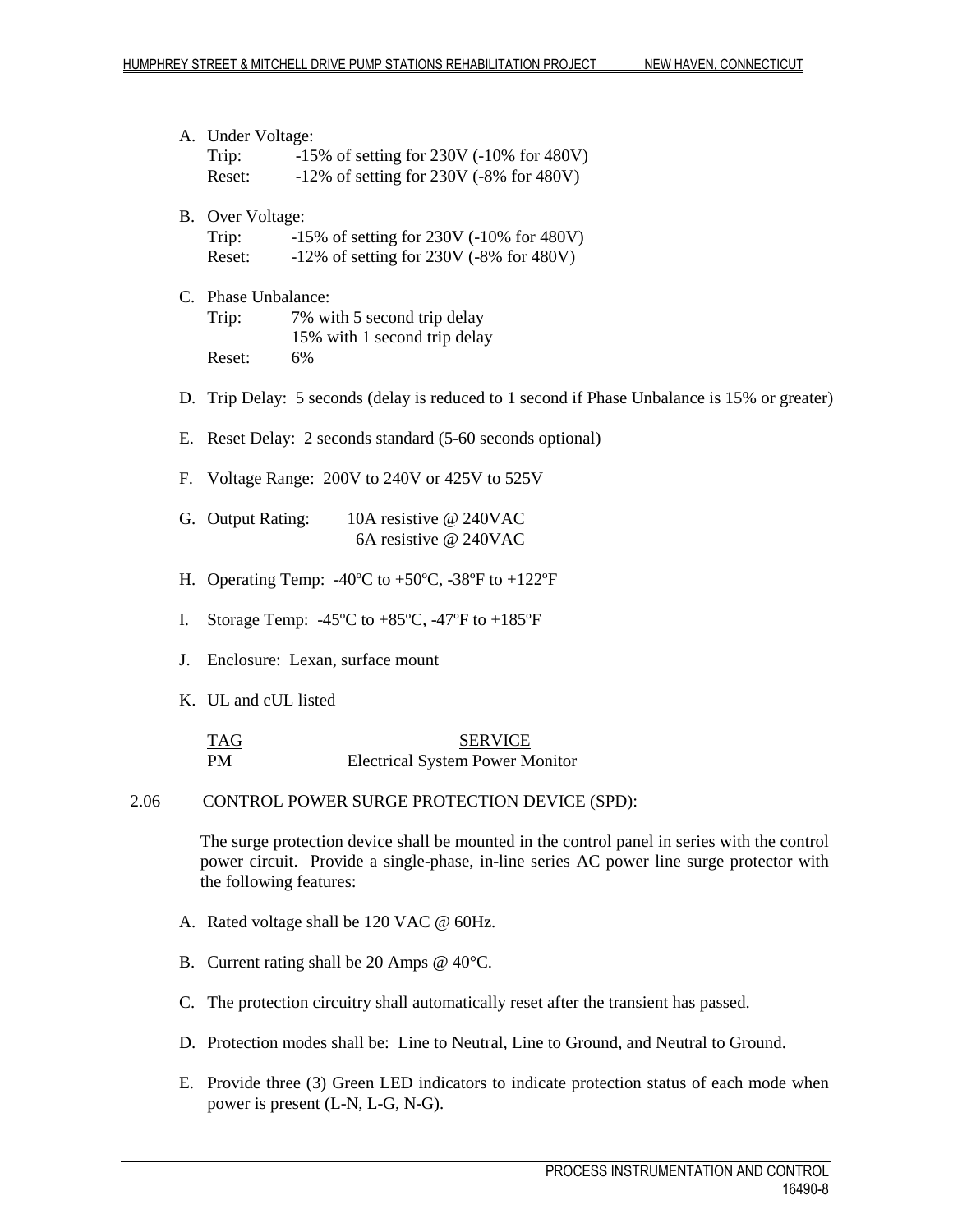- F. Varistors with integral thermally activated elements shall be used to open in the event of overheating due to the abnormal overvoltage, limited current conditions outlined in UL1449. The lower inductance of the varistors shall result in improved clamping performance to fast overvoltage transients.
- G. Metal Oxide Varistors (MOV) shall have cured, flame retardant epoxy polymer coating meeting UL94V-0 requirements.
- H. Electromagnetic Interference (EMI) filtration shall be incorporated into the unit to dampen unwanted signals from the protected side of the unit.
- I. Operating temperature shall be  $-40$  to  $+70^{\circ}$ C.
- J. Screw terminals shall be provided for all wiring.
- K. Maximum continuous operating VAC shall be 115% of rated line voltage.

| TAG | <b>SERVICE</b>                               |
|-----|----------------------------------------------|
| SP  | <b>Control Power Surge Protection Device</b> |

# 2.07 DUPLEX PUMP CONTROLLER:

Provide a duplex controller to control two pumps that includes the following control functions.

- A. OPERATORS AND INDICATORS (for each pump)
	- 1. Manual-Off-Automatic selector switch
	- 2. Green "Off" pilot light
	- 3. Red "Run" pilot light
	- 4. Red "Pump Seal Failure" pilot light
- B. A Pump NO. 1 LEAD ALTERNATE Pump NO. 2 LEAD sequence selector switch to select either pump as lead pump or to select that the motors alternate as lead pump on each call for cycle.
- C. Signal inputs for: stop, lead pump start, lag pump start, low level alarm and a high level alarm. The sensors shall be optically isolated and operate on 12VDC with a maximum current of 12mA for intrinsic safety.
- D. Pilot light indicators for each level control input, which includes Start and Stop levels and Running inputs for each pump along with a low-level & high-level alarm.
- E. A field adjustable failure time delay for each pump, in the range of five (5) seconds to six and a half (6½) minutes, to start the lag pump at the lead pump start point if the lead pump fails or if the lead pump selector switch is placed in the off position. If a pump fails, the remaining functional pump shall remain the lead pump on future cycles.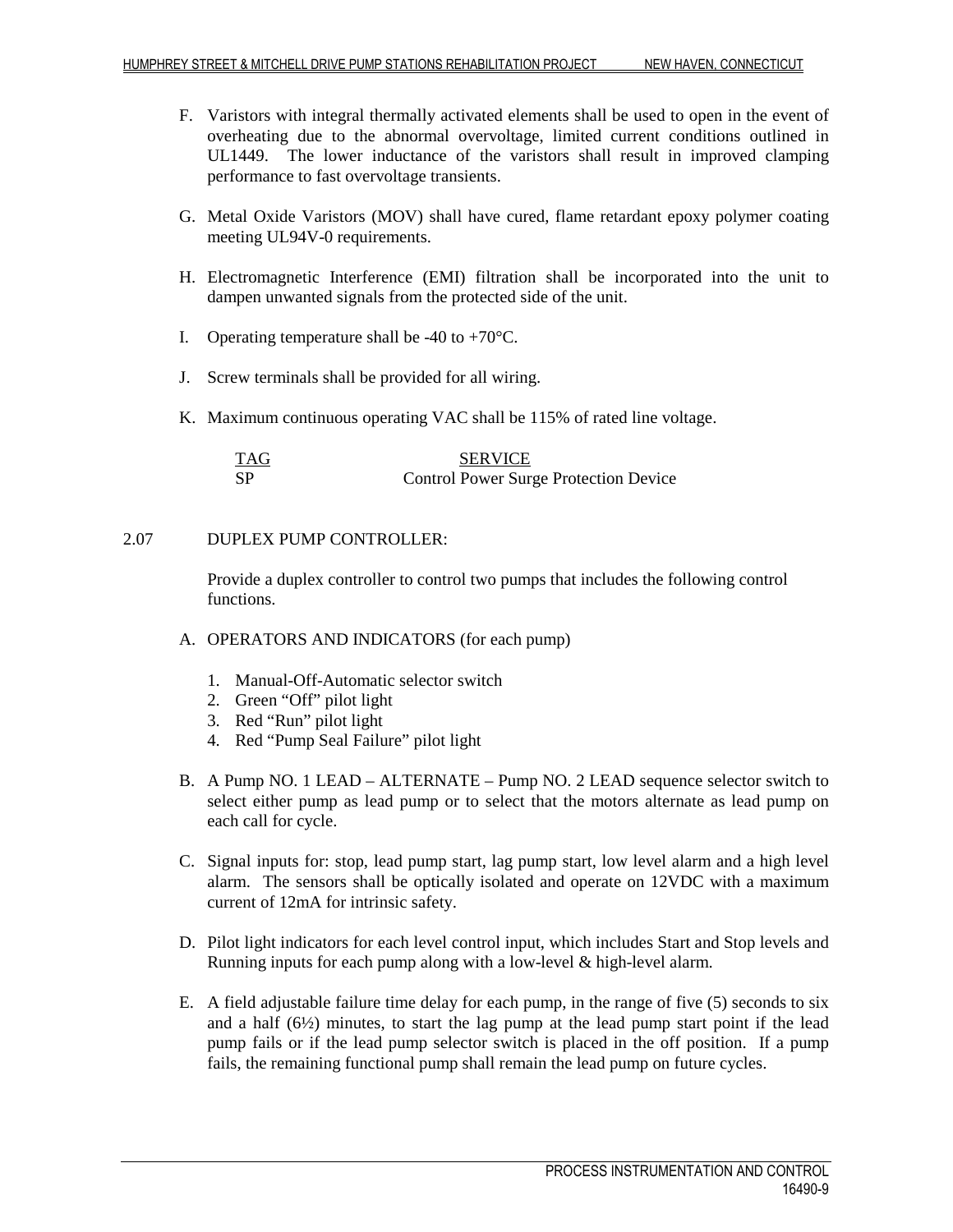The failed pump shall only be called to operate at the lag pump operating point. Normal pump alternation shall resume when failure condition is corrected and pump has been reset.

- F. Soft stop feature to require the motors to stop three (3) seconds apart during the condition that both motors are running when signaled to stop. Soft start feature to require the motors to start three (3) seconds apart during conditions that the lead and lag motors are called for simultaneously.
- G. Individual field adjustable time controls to delay starting each pump in the automatic mode after power failure or during initial startup.
- H. Pump failure, pump seal failure, and low-level & high-level alarm red pilot lights shall flash when activated.
- I. Provide pump running, pump failure and seal failure alarm contacts for each pump. In addition, provide a low-level & high-level alarm contact.
- J. Manual override inputs for each pump, which can be used to manually override the duplex controls', pump outputs when the controls are in the Auto mode. Inputs shall be provided to start or stop each pump from a remote location.
- K. Improper sequence alarm (if required) to activate the common alarm in the event the control level inputs are activated in the wrong order. The order shall be Stop, Lead Start, and Lag Start. The low-level & high-level alarms shall not be included in the improper sequence test.
- L. Provide automatic pump alternation on seal failure when a seal failure condition is detected and the motors are in the automatic mode. The failed pump shall be made the lag pump on future cycles until the failure condition is corrected.
- M. Provide integral Repeat Cycle timing controls for the pump controller, containing the following features:
	- 1. The timer shall enable automatic On/Off control of the motors, based on separate on and off times which are set in either seconds or minutes.
	- 2. The timing ranges shall be 1 to 1023 seconds or minutes depending on the field selectable range used. Independent ranges shall be included for On and Off timing.

| <b>TAG</b> | <b>SERVICE</b>                |  |
|------------|-------------------------------|--|
| $DC1-2$    | Pump No. 1 & No. 2 Controller |  |

# 2.08 DUPLEX ALARM TELEMETRY OPTION:

Provide an Alarm Telemetry system for the Duplex Controller, which provides auxiliary normally open relay contact outputs for the following duplex controller alarms: auxiliary alarm, improper sequence, Motor 1 Failure, Motor 2 Failure, Motor 1 Seal Failure, Motor 2 Seal Failure, Low Level and High Level. Provide the following features for the DCAT system.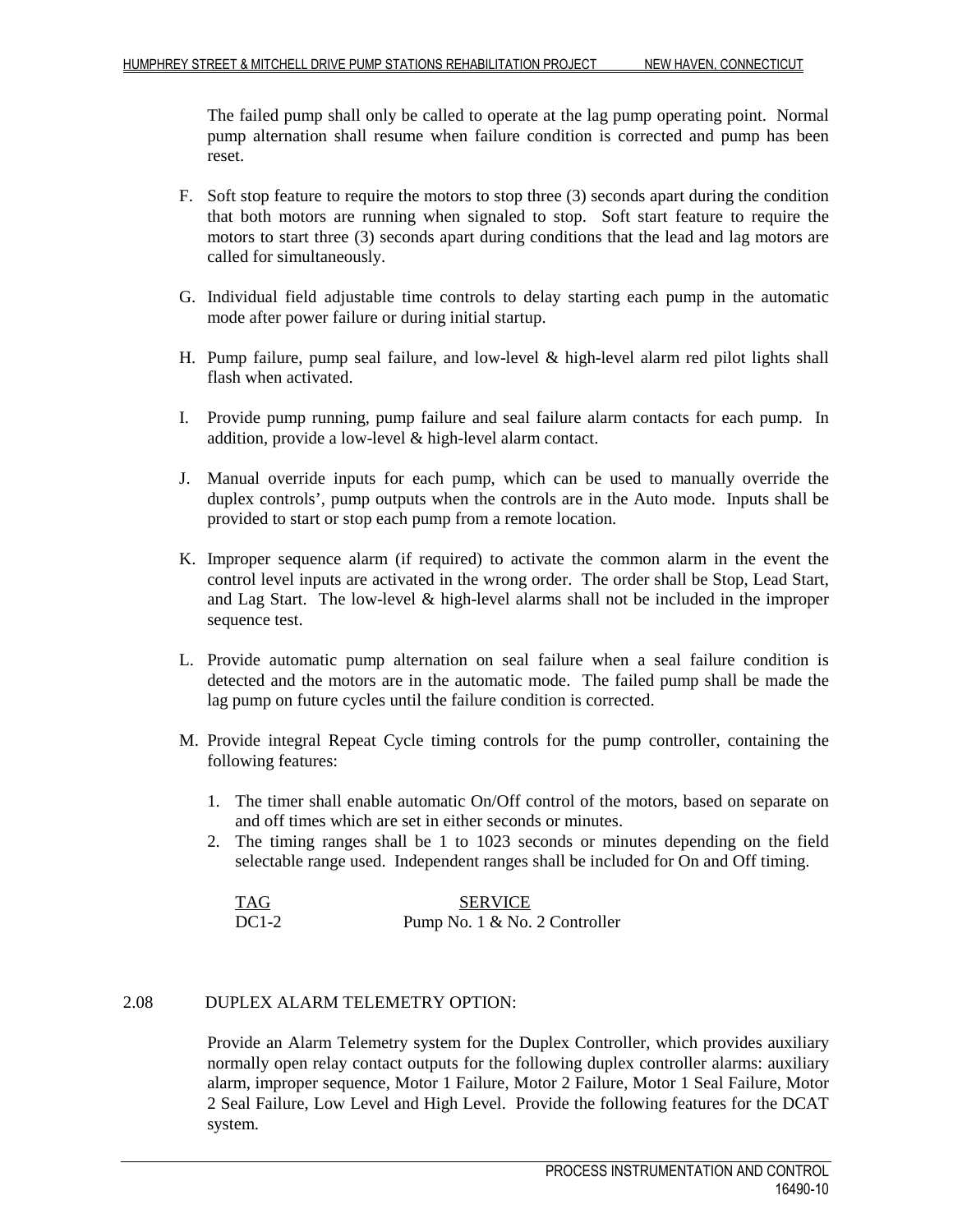- A. The control circuitry shall be solid-state and contain an integral power supply with proper surge and over-current protection.
- B. Provide an individual Normally Open, Dry-Contact output for each alarm that has a contact rating of 5 Amps @ 120 VAC, resistive.
- C. Provide individual LED indicators for each output relay to show when each relay is energized.

| TAG         | <b>SERVICE</b>                       |
|-------------|--------------------------------------|
| <b>DCAT</b> | <b>Duplex Alarm Telemetry System</b> |

# 2.09 MOTOR MONITOR:

Provide an electronic solid state Motor Monitor with portional 4-20mA output, powered by 120 volt AC that will accept a zero (0) to five (5) amp input signal condition the signal to perform ON/OFF or OPEN/CLOSE discrete dry type setpoint contact conditions based on the input signal value. The Motor Monitor shall have the following features.

- A. Provide an LCD readout meter providing field adjustable scales of 0-25.0, 0-50.0, 0- 100.0, 0-250, 0-500 and 0-1000 to accurately indicate the motor full load current using the 0-5 amp input signal.
- B. The Monitor shall be capable of displaying motor total running time up to 99,999.9 hours and be provided with reset capability from the rear of the monitor. The display shall include a non-volatile EEPROM memory backup that does not require battery backup during power failure.
- C. Provide two (2) separate field adjustable setpoints, each with discrete, isolated sealed SPDT relay output contacts. The setting of each setpoint shall be adjustable throughout the complete signal range from the front of the Monitor. Each set point shall be provided with a field adjustable "ON" and "OFF" time delay, adjustable from zero (0) to fifteen (15) seconds. The actual setting of each setpoint shall be able to be displayed on the LCD readout at any time. An LED indicator shall be provided for each setpoint and shall operate as follows:
	- 1. Setpoint No. 1: When setpoint is timing, the indicator shall burn amber. After timing period and current is at or above setpoint, indicator shall burn green.
	- 2. Setpoint No. 2: When set point is timing, the indicator shall burn amber. After set timing period and current is at or above setpoint, indicator shall burn red.
- D. Provide a 4-20mA or a 1-5Vdc output signal which is proportional to the amperes being measured. Load maximum impedance should not exceed 330 ohms. Output signal shall be factory calibrated.

| TAG    | <b>SERVICE</b>           |
|--------|--------------------------|
| $MM-1$ | Pump No. 1 Motor Monitor |
| $MM-2$ | Pump No. 2 Motor Monitor |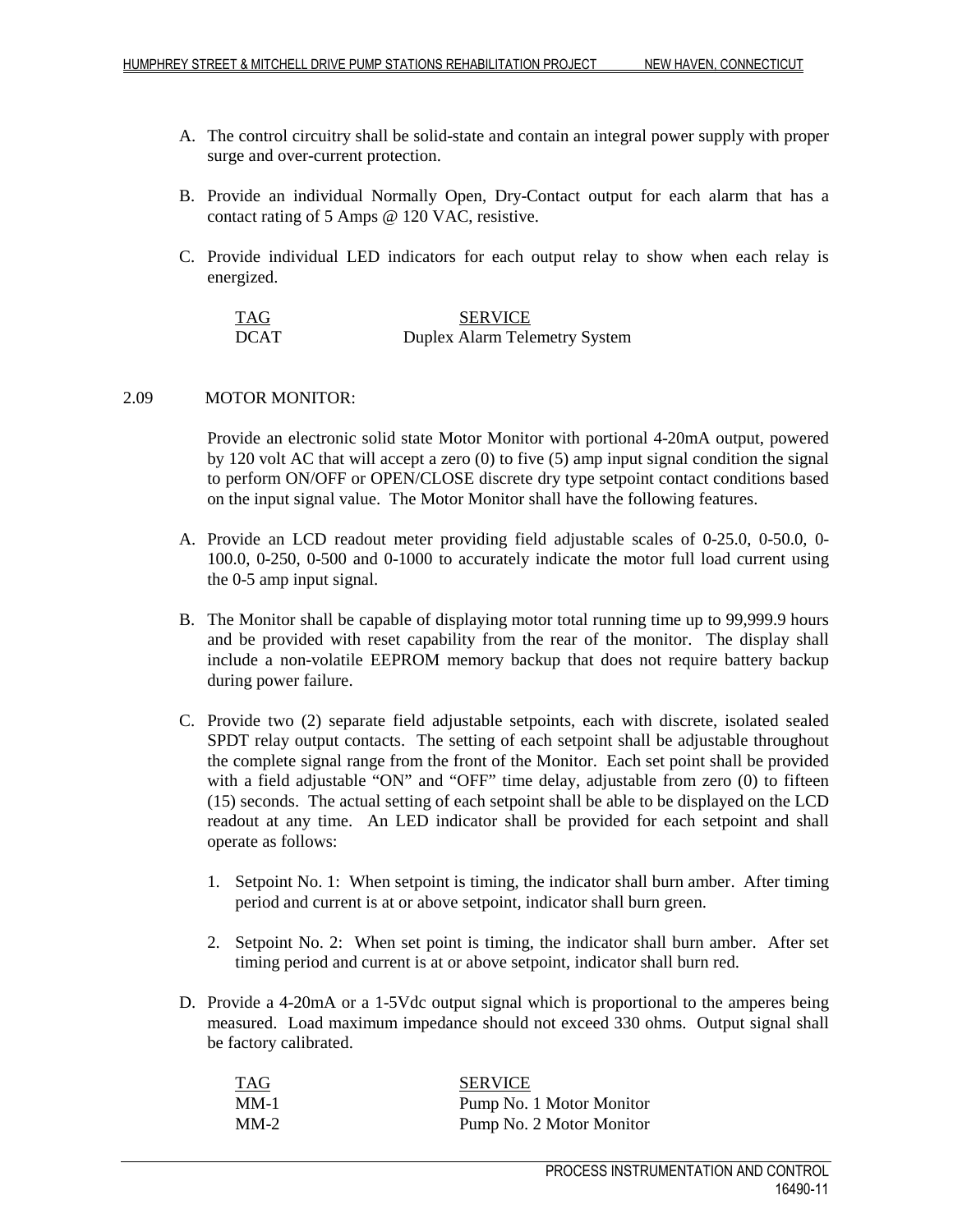#### 2.10 FLOAT TEST:

Provide input indicator and test module with improper input sequence indicator and controls. The following controls and equipment shall be supplied.

- A. Five deadfront panel mounted input pilot light indicators: One for each of the following level control points Stop, Lead Start, Lag Start and Low Level & High Level alarm.
- B. Five deadfront panel mounted pushbuttons to test each pump level control input.
- C. Automatic input sequence monitoring, such that if the inputs do not occur in proper order (stop, lead start and lag start); a red pilot light indicator shall be activated.
- D. If stop input fails, followed by lead input activation, lead pump shall operate and continue until lead pump input is removed and a field adjustable time delay has expired.
- E. If stop input fails, followed by lead and lag input activation, both motors shall operate and continue until their respective input is removed and an individual field adjustable time delay for each pump has expired.
- F. If stop, lead and lag inputs fail, followed by high level input activation, both motors shall operate and continue until the high level input is removed and a field adjustable time delay for each pump has expired.
- G. Improper sequence activation shall also activate the common external alarm controls.
- H. Improper sequence alarm shall require reset button activation to remove the alarm light.

| <b>TAG</b> | <b>SERVICE</b>           |
|------------|--------------------------|
| $FT-1$     | <b>Float Test Module</b> |

#### 2.11 CONTROL RELAYS:

Provide a SnapTrack channel mounted relay board with LED status indicator and individual quick-connect terminals. The SnapTrack can be optionally snapped to a DIN rail. The indicator LED shall turn on when the relay is energized. The terminals shall be of the fixed screw cage clamp type, rated for at least 10 amps at 250 Volts.

Tubular screw clamp types will not be accepted. The relay shall be rated for 10 amps. Surge suppression shall be provided on the coil side of the relay. The board shall include built-in transient protection across the coil. DC powered versions shall include a built-in diode across the coil to protect external devices from coil surges. The relay and connectors shall be UL approved.

| TAG | <b>SERVICE</b>            |
|-----|---------------------------|
|     | Misc. Pump Control Relays |

2.12 SPARE PARTS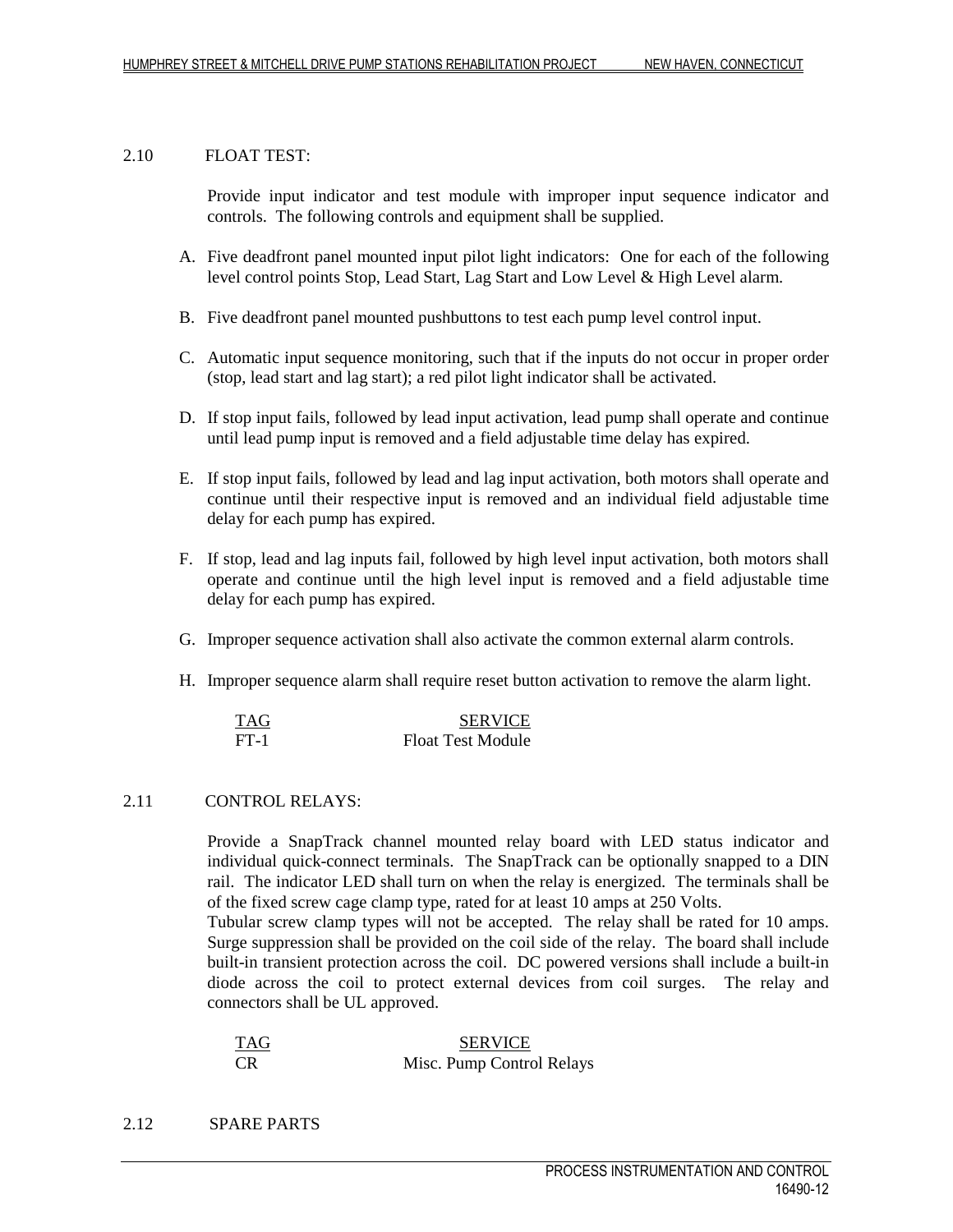A one-year supply of manufactures' recommended spare parts shall be provided. The spare parts shall be packaged for long-term storage and shall be protected against humidity and temperature. A spare parts list shall be furnished listing manufacture, device model number, part number, and quantity supplied.

A. Provide following spare packaged for long-term storage and delivered to owner.

| QTY. | MODEL NO.    | <b>DESCRIPTION</b> |
|------|--------------|--------------------|
|      | <b>DC101</b> | Duplex Controller  |

- B. The System Supplier shall maintain an inventory at his facility of at least one part of each type furnished on this project. These parts shall be available for delivery to the owner in a maximum of ten (10) hours.
- C. Wetwell pressure transducer (0-15 ft)

# PART 3 – EXECUTION

# 3.01 ENGINEERING SUPERVISION

- A. The services of a qualified representative of the System Supplier shall be provided to inspect the completed installations at the Humphrey Street and Mitchell Street Pump Stations, suggest all adjustments necessary to place the system in proper operation, and instruct operating personnel in the care and operation of the equipment furnished. A minimum of one (1) day and one (1) trip start-up service and training operating personnel shall be included. The services shall be furnished by the Contractor as a part of the work included under this section of the specifications.
- B. The System Supplier shall show satisfactory evidence that he maintains, a fully equipped factory organization capable of furnishing adequate service for the equipment furnished, included replacement parts. Suppliers employing outside organizations for "ON CALL" service shall not be considered.

# 3.02 GENERAL INSTALLATION

- A. Installation of instrumentation and controls at both pump stations shall be in strict compliance with the manufacturer's instruction. The locations of these items as shown on the Contract Drawings are approximate only. Exact locations shall be as approved by the Engineer during construction. It is the duty of the Contractor to obtain, in the field, all relevant information required for proper placement of instrumentation and controls. In the case of interference with other work, proceed as instructed by the Engineer and provide all materials and labor required to prevent construction delays.
- B. Execution of the installation shall be in full accordance with codes and local rulings. The Contractor shall be responsible for any expenses that are a result of work performed contrary to said codes and regulations.